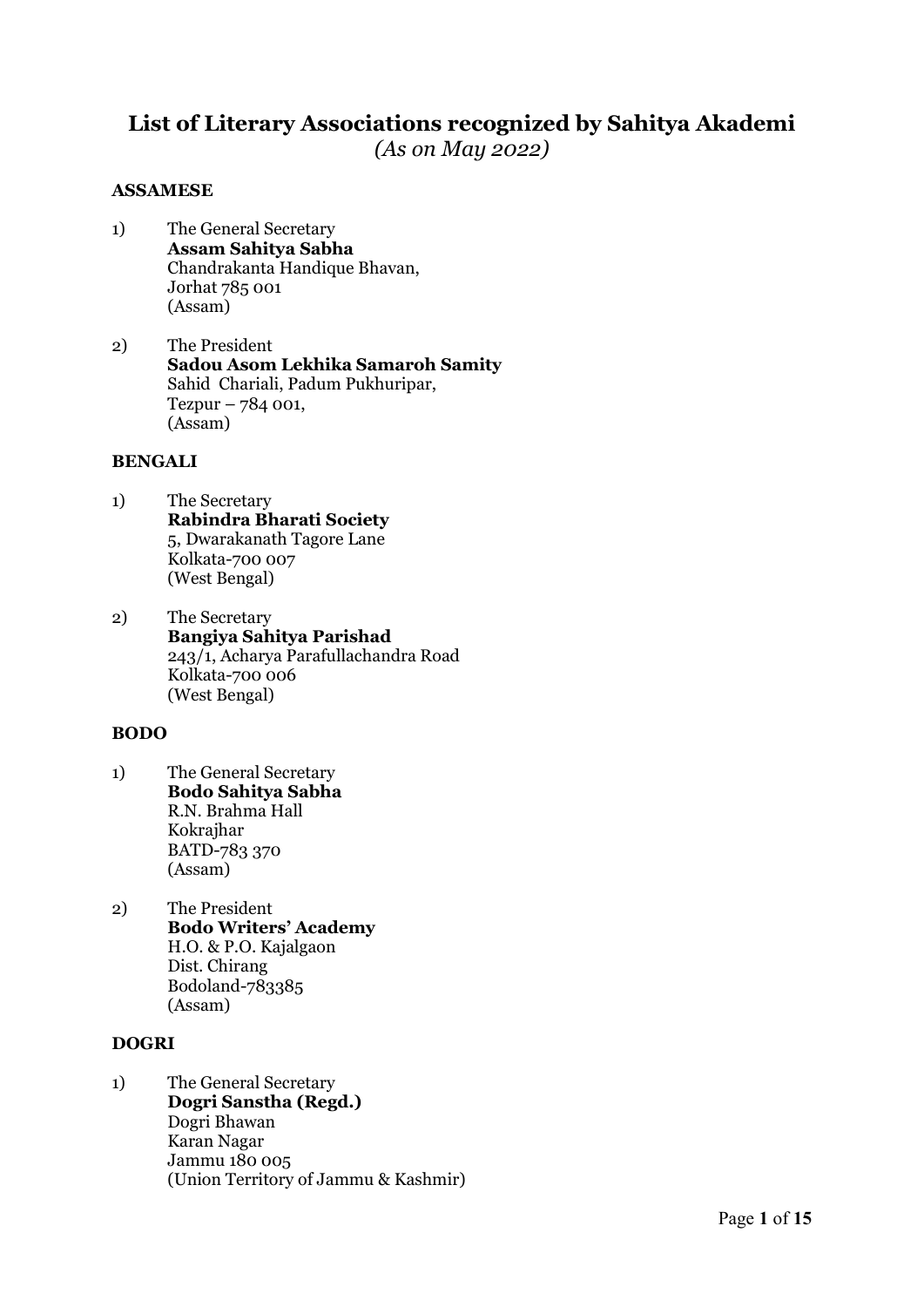- 2) The Secretary Kavi Dattu Sahitya Sansthan Vill. & P.O. Bhaddu Tehsil: Bilawar Dist: Kathua 184 203 Jammu (Union Territory of Jammu & Kashmir)
- 3) The General Secretary Dogri Sahitya Sabha, Marh P.O. Halqa Dist: Jammu – 181206 (Union Territory of Jammu & Kashmir)
- 4) The General Secretary Duggar Manch 124, Dogra Hall Jammu-180 001 (Union Territory of Jammu & Kashmir)
- 5) The General Secretary Nami Dogri Sanstha 22-D, Lane No. 1 Tavi Vihar Sidra, Jammu-181 019 (Union Territory of Jammu & Kashmir)

## ENGLISH -No Literary Association

#### GUJARATI

- 1) The Secretary Gujarati Sahitya Parishad Govardhan Bhavan, Gujarati Sahitya Parishad Marg, River Front, Ashram Road, P.B. No.4060, Ahmedabad-380 009 (Gujarat)
- 2) The Secretary Gujarat Vidya Sabha H.K. Arts College Ashram Road Near Times of India Ahmedabad-380 009 (Gujarat)
- 3) The Secretary Gujarat Sahitya Sabha Room No. 2, H.K. Arts College, Ahmedabad- 380009 (Gujarat)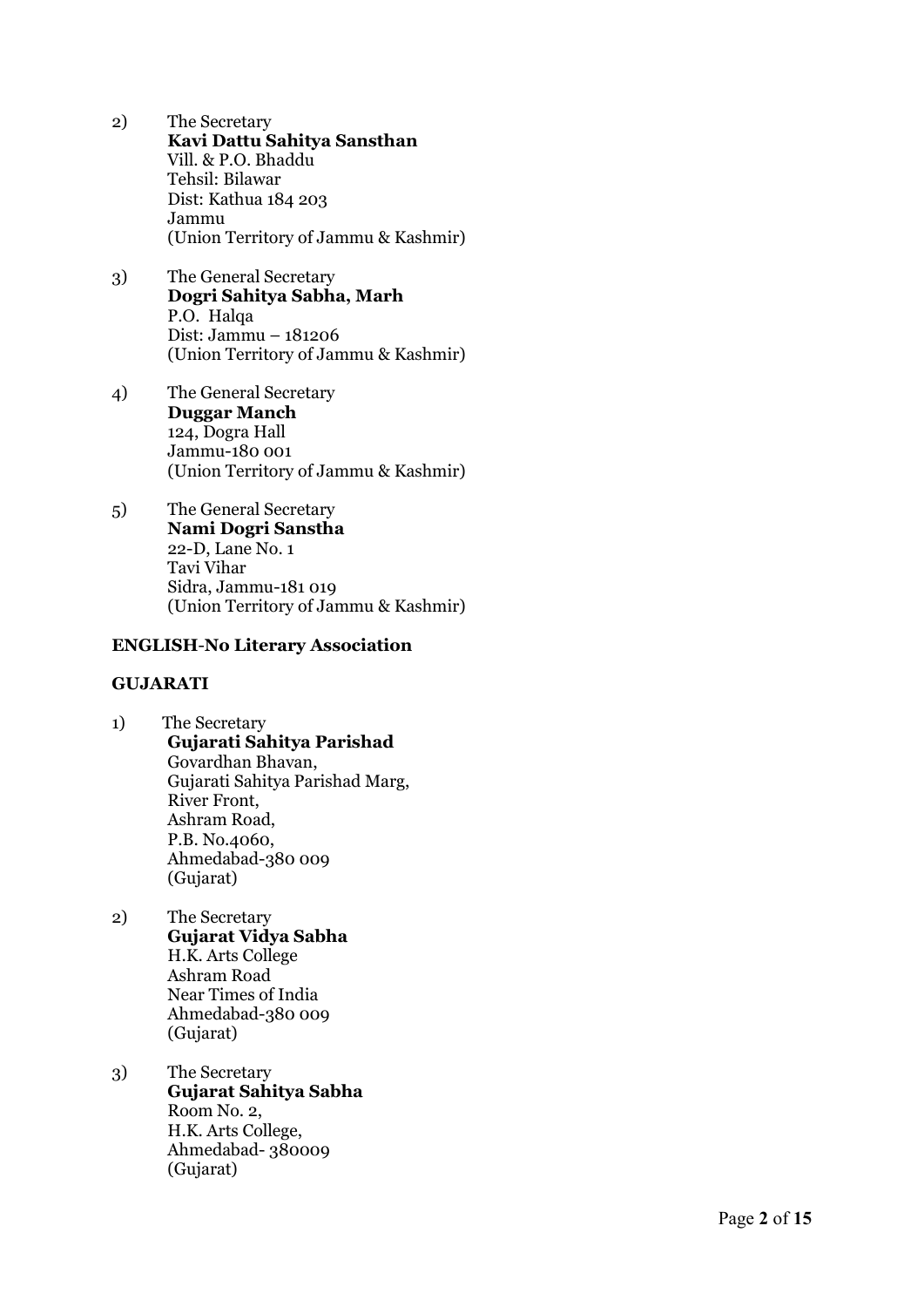- 4) The Secretary Narmad Sahitya Sabha C/o Sahitya Sangam Bava Sidi, Opp. Pancholi Wadi Gopipura Surat-395 001 (Gujarat)
- 5) The Secretary Premanand Sahitya Sabha Premanand Sahitya Bhavan Dandia Bazar Vadodara-390 001 (Gujarat)
- 6) The Secretary Forbes Gujarati Sabha 3<sup>rd</sup> Floor, Keertan Kendra, Opp. Utpal Sanghavi School, Sant Gnaneshvar Road, Juhu Vile Parle (West), Mumbai-400 049 (Maharashtra)

## HINDI

- 1) The Secretary Bharatiya Bhasha Parishad 36A, Shakespeare Sarani Kolkata-700 017 (West Bengal)
- 2) The Secretary Bihar Rashtra Bhasha Parishad Shiv Pujan Sahay Path Saidpur Extension Patna-800 004 (Bihar)
- 3) The Secretary Uttar Pradesh Hindi Sansthan Rajarshi Purushotham Das Tandon Hindi Bhavan Mahatma Gandhi Marg Lucknow-226 001 (Uttar Pradesh)
- 4) The Secretary Madhya Pradesh Rashtra Bhasha Prachar Samiti Hindi Bhavan Shyamla Hills Bhopal-462 002 (Madhya Pradesh)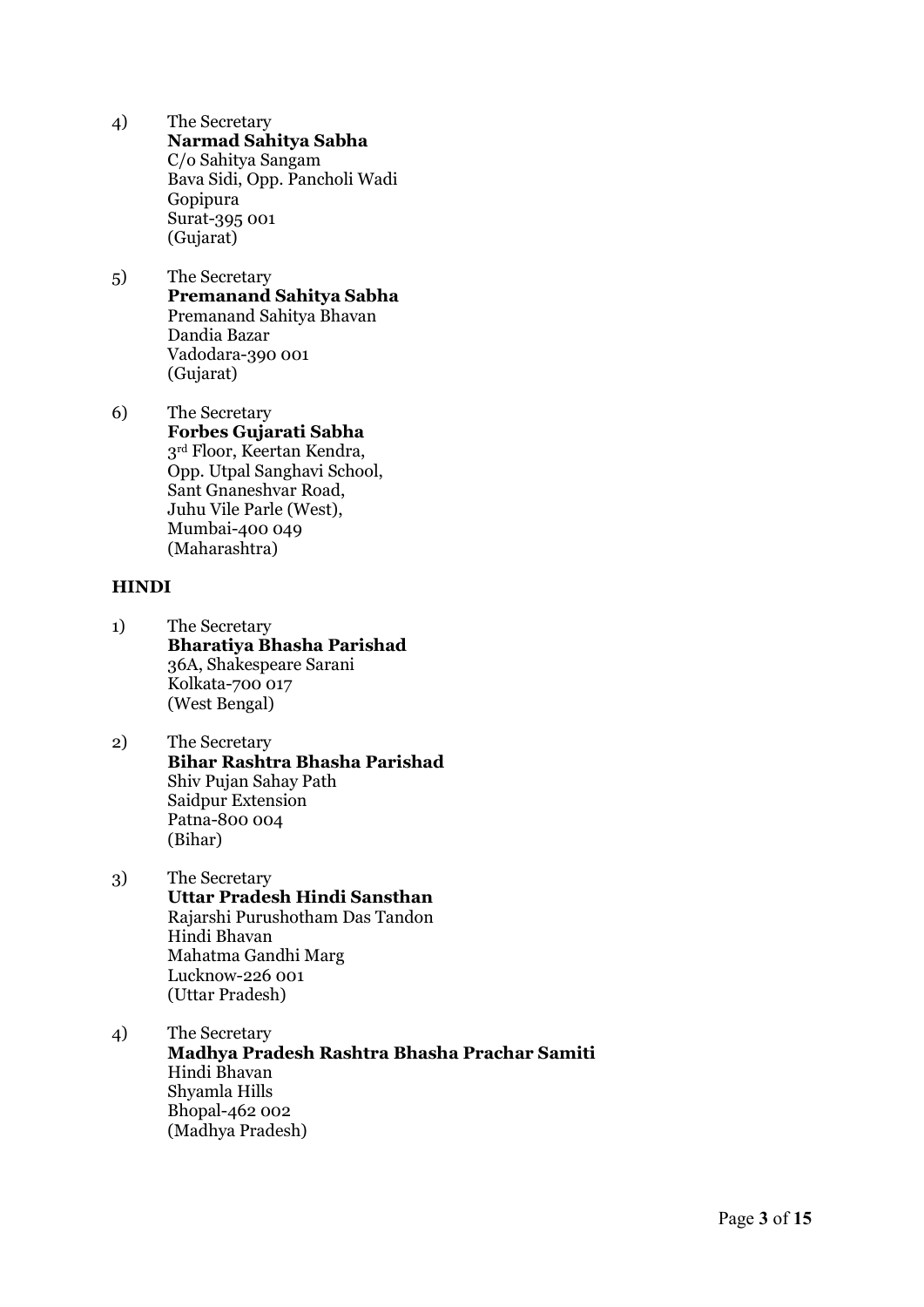- 5) The Secretary Rashtra Bhasha Hindi Prachar Samiti Sanskriti Bhavan National Highway No. 11 Sridungarpur-331 803 Bikaner (Rajasthan)
- 6) The Secretary Maharashtra Rashtra Bhasha Sabha 387, Narayan Peth Rashtra Bhasha Bhavan Pune-411 030 (Maharashtra)
- 7) The Secretary Dakshin Bharat Hindi Prachar Sabha Dakshin Bharat Hindi Prachar Sabha Marg T. Nagar Chennai-600 017 (Tamil Nadu)

## KANNADA

- 1) The Director Rastrakavi Govinda Pai Samshodhana Kendra M.G.M. College Campus Udupi-576 102 (Karnataka)
- 2) The Secretary Karnataka Sangha, Shimoga B.H. Road Shimoga-577 201 (Karnataka)
- 3) The Secretary Puttur Karnataka Sangha Vivekananda College Campus Puttur-574 202 D.K. District (Karnataka)
- 4) The Secretary Kannada Sahitya Parishat Pampamahakavi Road, Chammarajpet Bangalore-560018 (Karnataka)
- 5) The Secretary Karnataka Vidyavardak Sangh Chammaraj Mandir Dharwad-580 001 (Karnataka)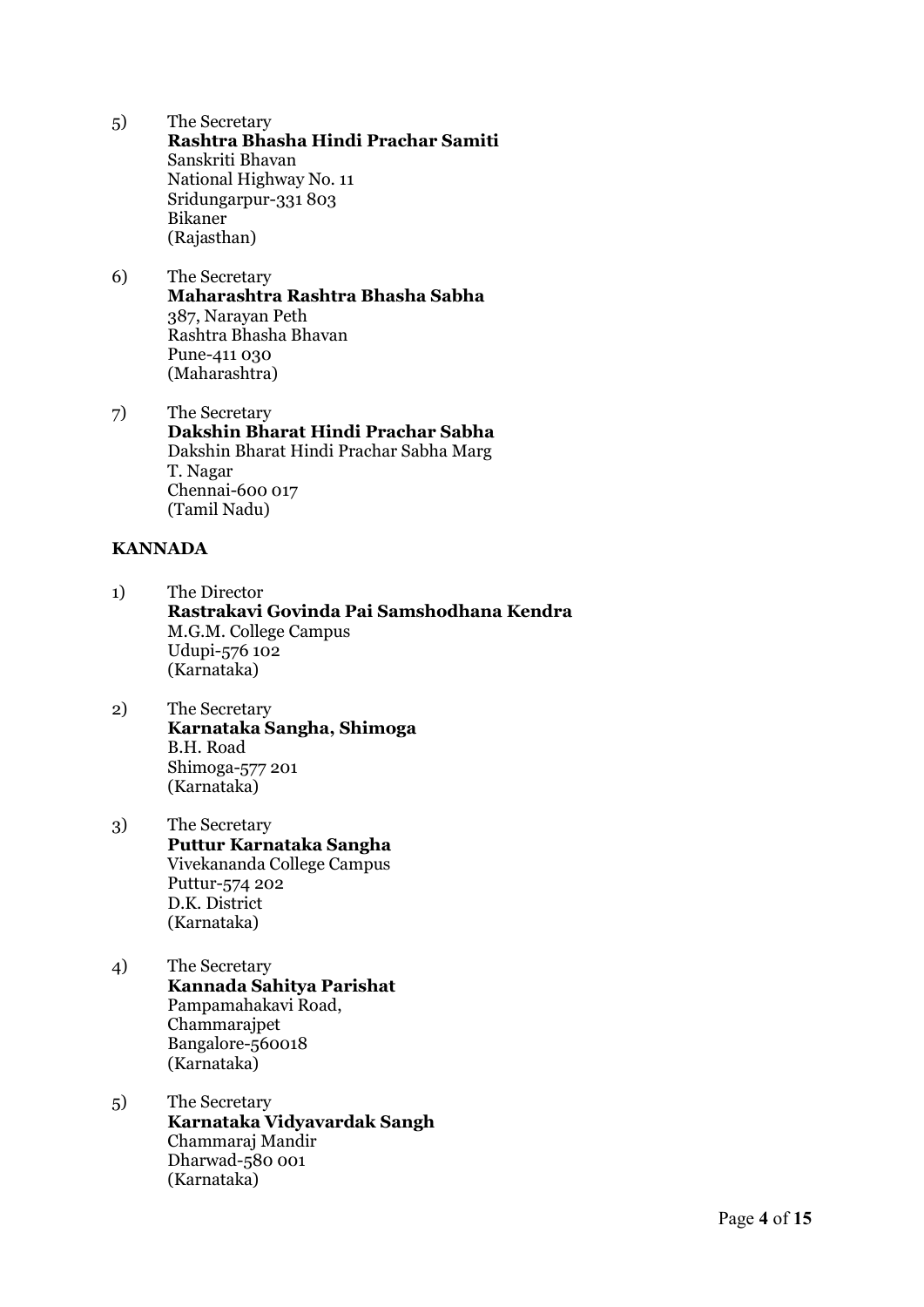# KASHMIRI

- 1) The General Secretary Adbee Markaz Kamraz P.O. Box 793, GPO Srinagar-191001 Kashmir (Union Territory of Jammu & Kashmir)
- 2) The Secretary Kashmiri Bhasha evam Samskriti Pratishthan (Samprati) M-201, Royal Palms Apartments Akhnoor Road Jammu-180 002 (Union Territory of Jammu & Kashmir)

## KONKANI

- 1) The General Secretary Konkani Bhasha Mandal Konkani Bhavan, Shankara Bhandari Marg idyanagar, Margao-403 601 (Goa)
- 2) The Secretary Konkani Bhasha Prachar Sabha Konkani Bhasha Bhavan Palace Road, Cochin-682002 (Kerala)
- 3) The President Konkani Bhasha Mandal (R) Karnataka World Konkani Centre, Konkan Gaon, Shakti Nagar Mangalore – 575016 (Karnataka)
- 4) The President All India Konkani Parishad Daulat Building, II Floor, 18 June Road, St. Inez, Panjim-403 001 (Goa)
- 5) The President Konkani Language and Cultural Foundation World Konkani Centre Konkan Gaon, Shakti Nagar, Mangaluru 575 016, (Karnataka)
- 6) The Secretary Konkani Bhasha Mandal, Maharashtra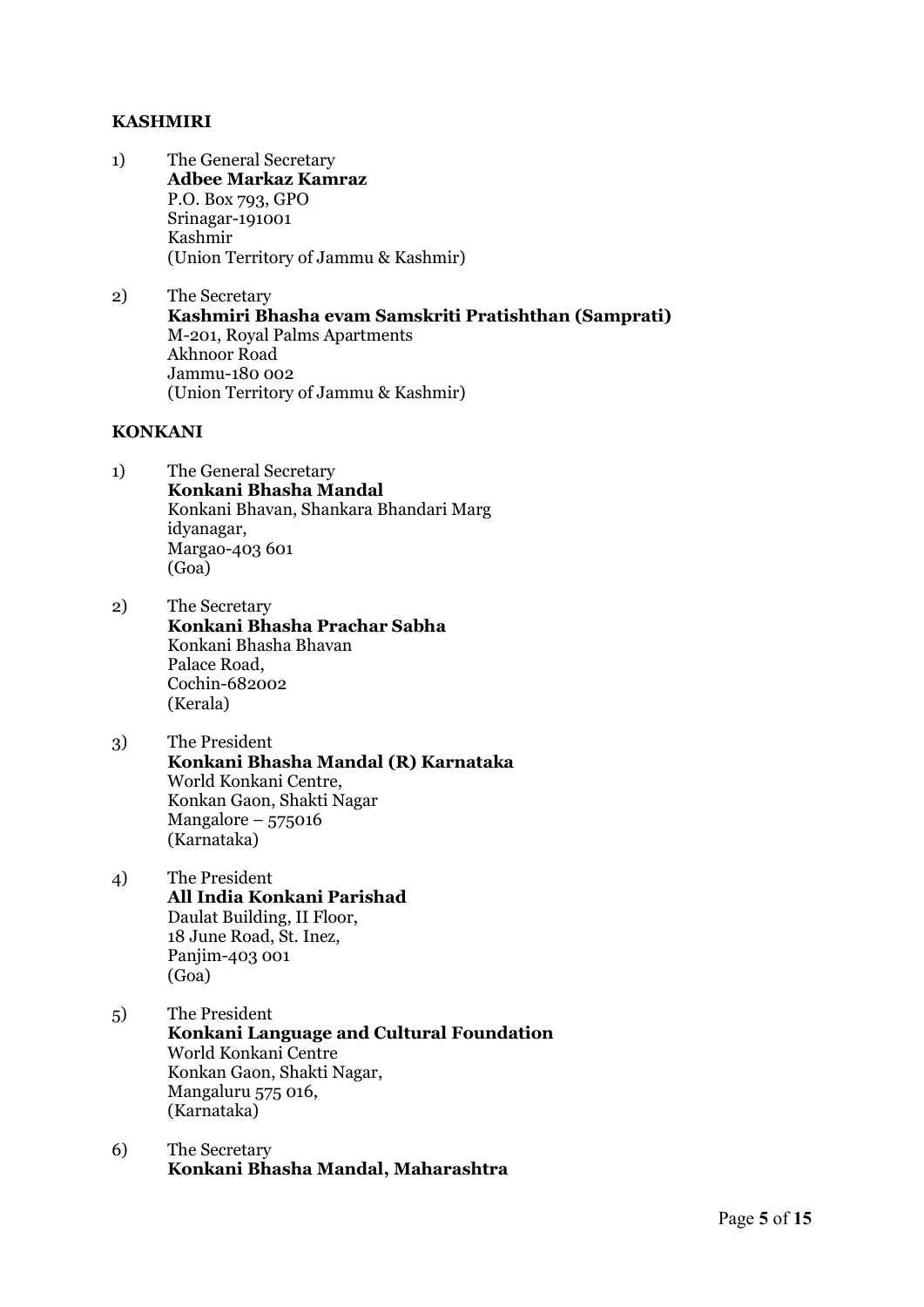D-20/21, Shalimar Industrial Estate Printania, Matunga (E) Mumbai-400 019 (Maharashtra)

## MAITHILI

- 1) The General Secretary Akhil Bharatiya Maithili Sahitya Parishad Professors' Colony Digahi West Opp. of Primary School Darbhanga-846 004 (Bihar)
- 2) The Secretary Chetna Samiti Vidhya Pati Bhavan, Vidyapati Marg Patna-800 001 (Bihar)
- 3) The Secretary Mithila Sanskritik Parishad 6B, Kailash Saha Lane Kolkata-700 007 (West Bengal)
- 4) The Secretary Vidhya Pati Sewa Sansthan Mithila Bhavan Parishar Darbhanga-846 004 (Bihar)
- 5) The Secretary Anand Samajik Sanskritik Sahityik Manch Rajkumarganj (Mirzapur Chowk) Darbhanga-846 004 (Bihar)
- 6) The General Secretary Mithila Sanskritik Parishad Roseberi 5032 Sahara Garden City Adityapur-2 Jamshedpur-831 014 (Jharkhand)
- 7) The General Secretary Akhil Bharatiya Mithila Sangh G-6, Hans Bhavan, Wing 2 I.T.O. Bahadurshah Zafar Marg New Delhi-110 002 (Delhi)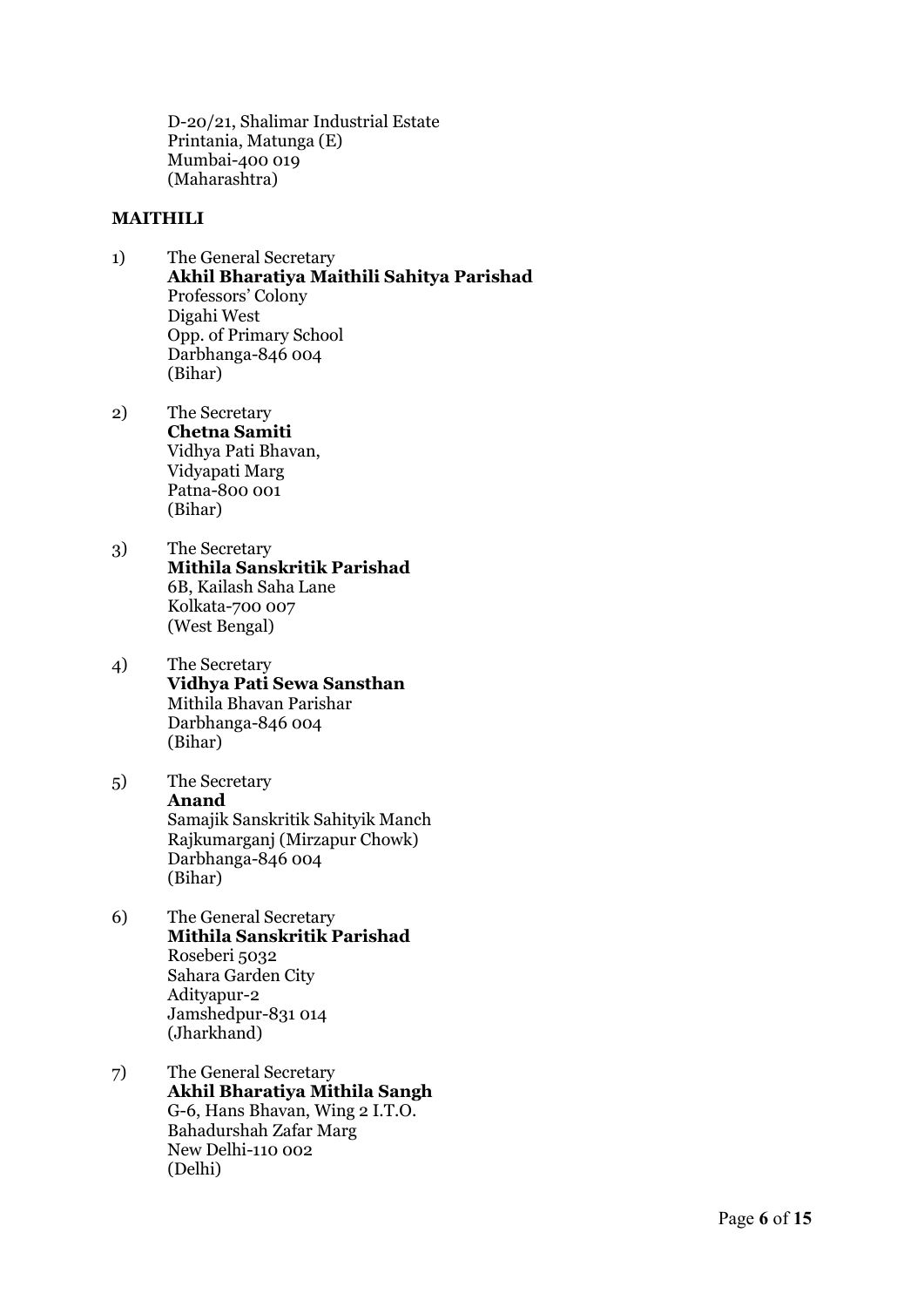# MALAYALAM

- 1) The General Secretary Kerala Konkani Academi 8/1065, "Digambara" L.G. Pai Road, Near Ajantha Theatre Mattancherry, Kochi-682 002 Ernakulam Dist. (Kerala)
- 2) The General Secretary Samastha Kerala Sahitya Parishath Hospital Road, Kochi-682 011 (Kerala)
- 3) The Secretary Thunchan Smaraka Trust Thunchan Parambu, Tirur-676101 Malappuram Dist (Kerala)
- 4) The General Secretary ONV Cultural Academy Ujjaini Bhagawathy Lane Sasthamangalam Trivendurm-695 010 (Kerala)

## MANIPURI

- 1) The General Secretary Manipuri Sahitya Parishad Paona Bazar, Imphal-795 001 (Manipur)
- 2) The General Secretary Naharol Sahitya Premee Samiti Yumnam Leikai, Chingamathak Indo-Mynmar Imphal-795 001 (Manipur) (Dave Literature Centre) Near J.N. Manipur Dance Academy, Imphal-West 795 001, Manipur
- 3) The Secretary Manipur State Kala Akademi Khuman Lampak, Imphal-795 001 (Manipur)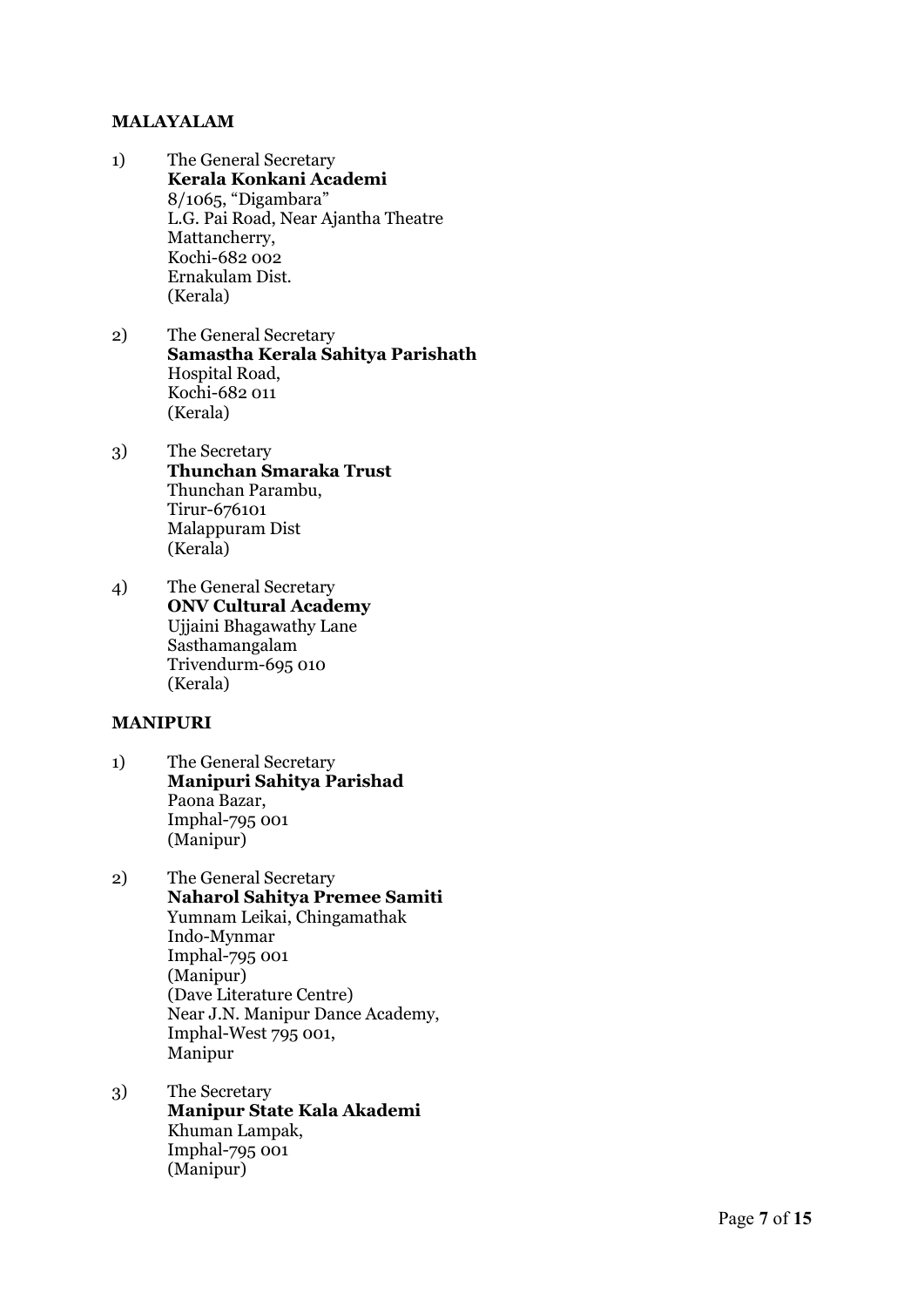- 4) The General Secretary The Cultural Forum, Manipur Rupmahal Tank Complex, Bir Tikendrajit Road, P.O. Imphal-795 001 (Manipur)
- 5) The Secretary Writers' Forum, Imphal Nagamapal Lamabam Leikai Opposite Babuthong, Imphal -795004 (Manipur)
- 6) The Secretary Manipuri Literary Society Manipur Hindi Parishad Complex Old Assembly Road, Imphal-795 001, (Manipur)
- 7) The Secretary Assam Manipuri Sahitya Parishad H.No.52, Lane No.25 Adul Gaffar Lane, Jhalupara Silchar-788 001 District:Cachar (Assam)

## MARATHI

- 1) The Secretary Maharashtra Sahitya Parishad Tilak Road Pune-411 030 (Maharashtra)
- 2) The General Secretary Vidharbha Sahitya Sangh Sanskritik Sankul Jhansi Rani Chowk, Sitaburdi Nagpur-400 012 (Maharashtra)
- 3) The Secretary Maharashtra Sahitya Sabha 698, Mahatama Gandhi Road, Indore-452 007 (Madhya Pradesh)
- 4) The Chief Secretary Mumbai Marathi Sahitya Sangh Sahitya Sangh Mandir Dr. Bhalerao Marg, Girgaon Mumbai-400 004 (Maharashtra)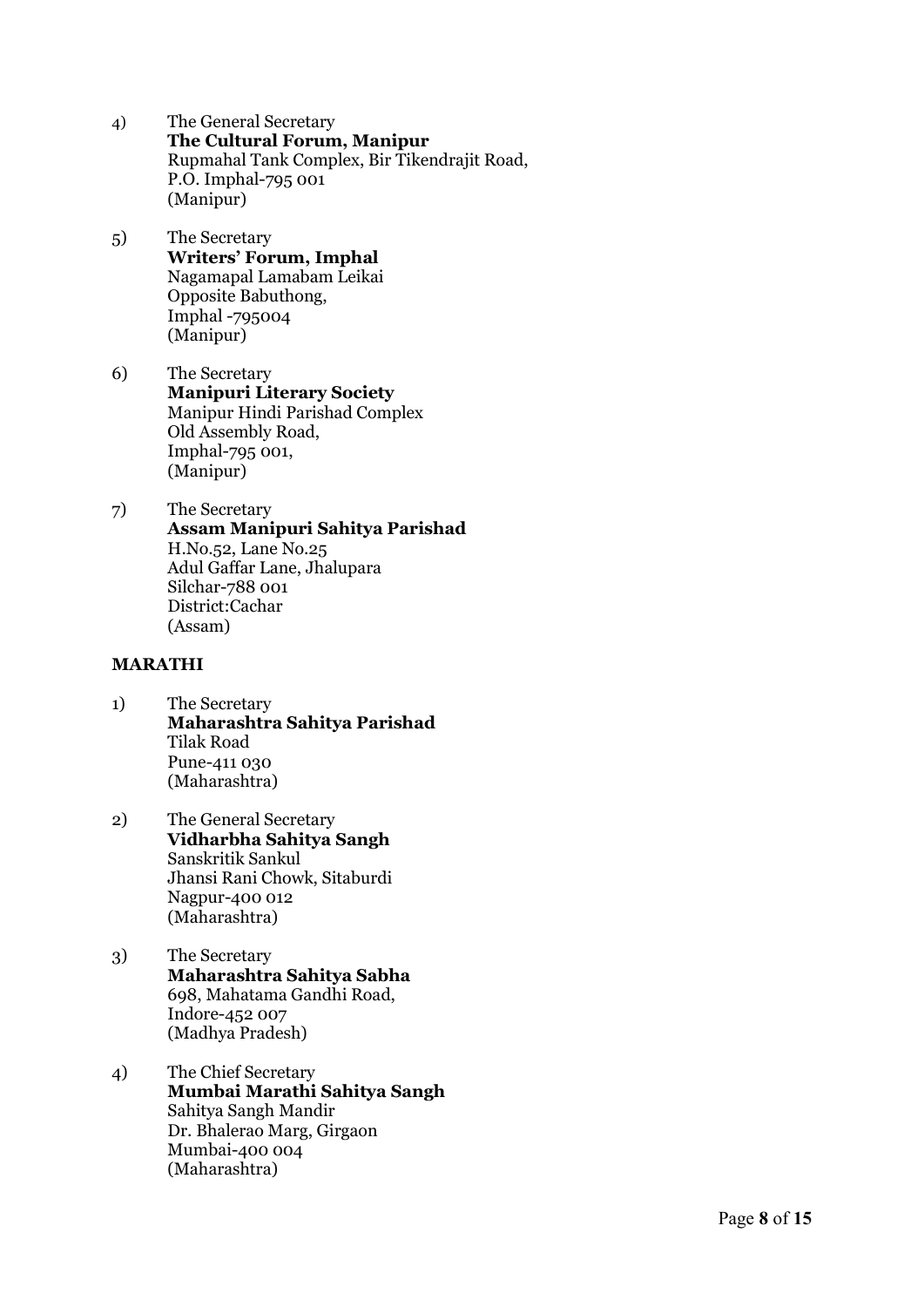- 5) The Secretary Mumbai Marathi Grantha Sangrahalaya 172, Mumbai Marathi Grantha Sangrahalaya Marg, Dadar (West) Mumbai-400 014 (Maharashtra)
- 6) The Secretary Marathwada Sahitya Parishad Sanmitra Colony Aurangabad-431 001 (Maharashtra)
- 7) The President Konkan Marathi Sahitya Parishad 203, Rameshwar, Mundada Compound Dhobi Ali, Charai Thane (West)-400 601 (Maharashtra)

## NEPALI

- 1) The General Secretary Nepali Sahitya Adhyayan Samiti 10, Mayil, Shahid D.B. Giri Path Kalimpong-734301 **Darieeling** (West Bengal)
- 2) The General Secretary Nepali Sahitya Sammelan 15, Sonam Wangdi Road Darjeeling 734 101 (West Bengal)
- 3) The Secretary Nepali Sahitya Parishad, Shillong Nongmynsong P.O. Nongmynsong Shillong-793019 (Meghalaya)
- 4) The Secretary Gorkha Jana Pustakalaya Kurseong-734 203 Dist Darjeeling (West Bengal)
- 5) The Secretary Nepali Sahitya Parishad Nepali Sahitya Parishad Bhavan Jeevan Theeng Marg Vikas Kshetra Gangtok-737 101 (Sikkim)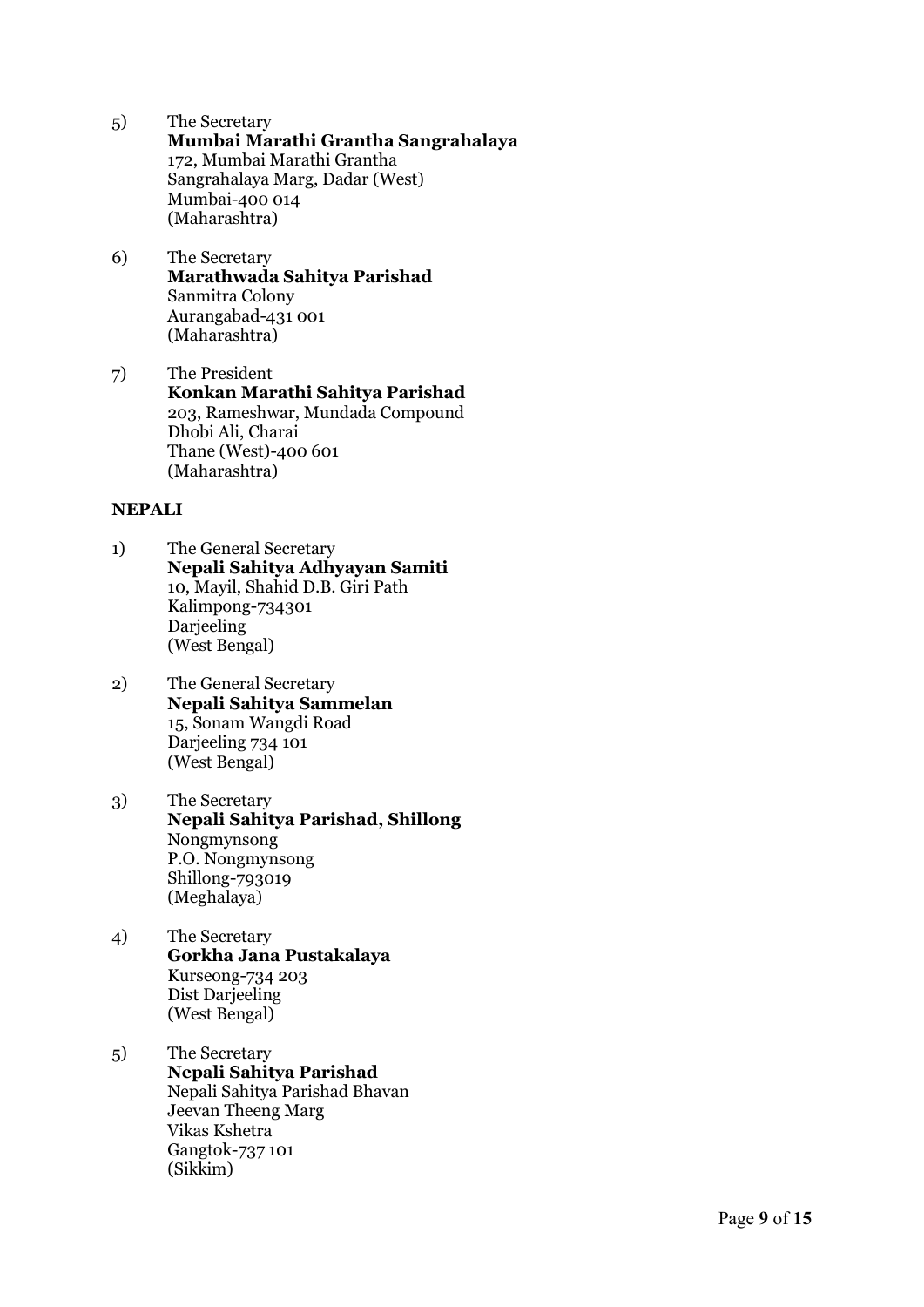- 6) The President Akhil Bharatiya Nepali Bhasha Samiti Garhi Dehradun Cantt PIN-248 003 (Uttarakhand)
- 7) The General Secretary Asam Nepali Sahitya Sabha Amalapatty, Kalangpar PO: Nagaon-782001 (Assam)

# ODIA

- 1) The Secretary Phakir Mohan Sahitya Parishad Shantikanan, Mallikashpur-P.O. Matiganj Balasore-756 003 (Odisha)
- 2) The Secretary Prajatantra Prachar Samity Prajatantra Bhavan Beharibagh Cuttack-753 002, (Odisha)
- 3) The General Secretary Sarala Sahitya Sansad Sarala Bhavan Biju Patnaik Chhak Tulsipur Cuttack-753 008 (Odisha)
- 4) The Secretary Lekhaka Sammukhya, Odisha 9, Station Square Bhubaneswar-751001 (Odisha)
- 5) The Secretary Odisha Writer's Co-operative Society Ltd. Qtrs. No. 29/4 Type IV-R, Unit –II Near Old Bus Stand, Ashok Nagar Bhubaneswar-751 009 (Odisha)
- 6) The General Secretary Utkal Sahitya Samaj Sri Ramachandra Bhavan Cuttack-753009 (Odisha)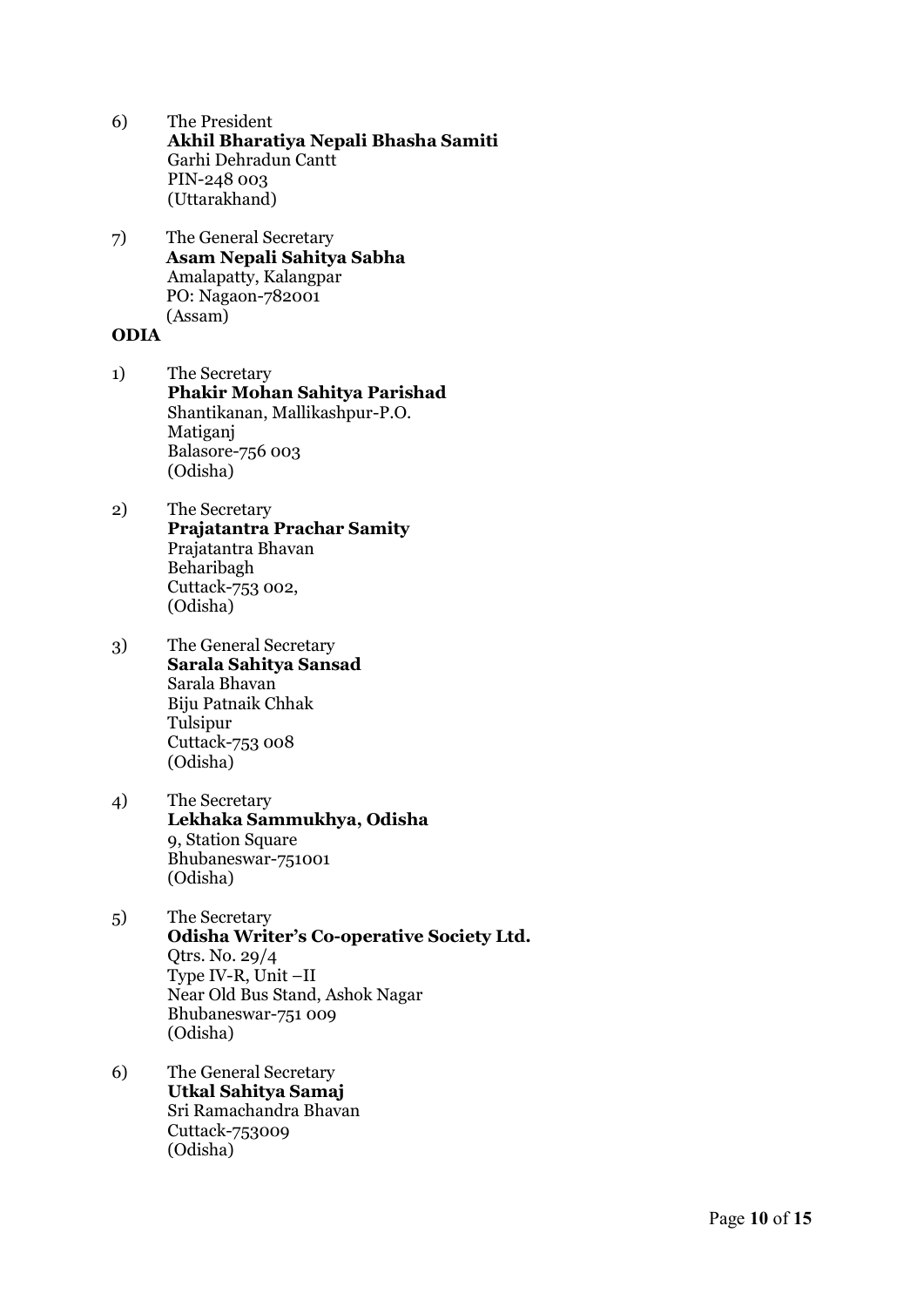7) The Secretary Koraput Sahitya Paribar Vivekanand Marg, Infront of Vishnu Mandir Near Kendriya Vidhyalay, Hospital Road Koraput-764 020 (Odisha)

## PUNJABI

- 1) The General Secretary Panjabi Sahitya Akademi Panjabi Bhavan, Bharat Nagar Chowk Ludhiana-141001 (Punjab)
- 2) The Secretary Bhai Veer Singh Sahitya Sadan Bhai Vir Singh Marg, Gol Market New Delhi-110001 (Delhi)
- 3) The General Secretary Punjabi Sahit Sabha 10, Rouse Avenue, Institutional Area New Delhi-110 002 (Delhi)
- 4) The Secretary Punjabi Cultural and Welfare Association Punjab Heritage Bhavan Plot No.20D, Sect. 8B Opp GAIL Building CBD, Belapur Navi Mumbai-400614 (Maharashtra)
- 5) The Secretary Punjab Sahitya Akademi Kala Bhavan, Rose Garden, Sector 16-B Chandigarh 160 015 (Punjab)
- 6) The Secretary Punjabi Academy, Delhi DDA Community Centre Motia Khan, Paharganj New Delhi-110 055 (Delhi)

## RAJASTHANI

1) The Secretary Rammat Sansthan 180-B, Lakshmi Nagar Jodhpur 342 006 (Rajasthan)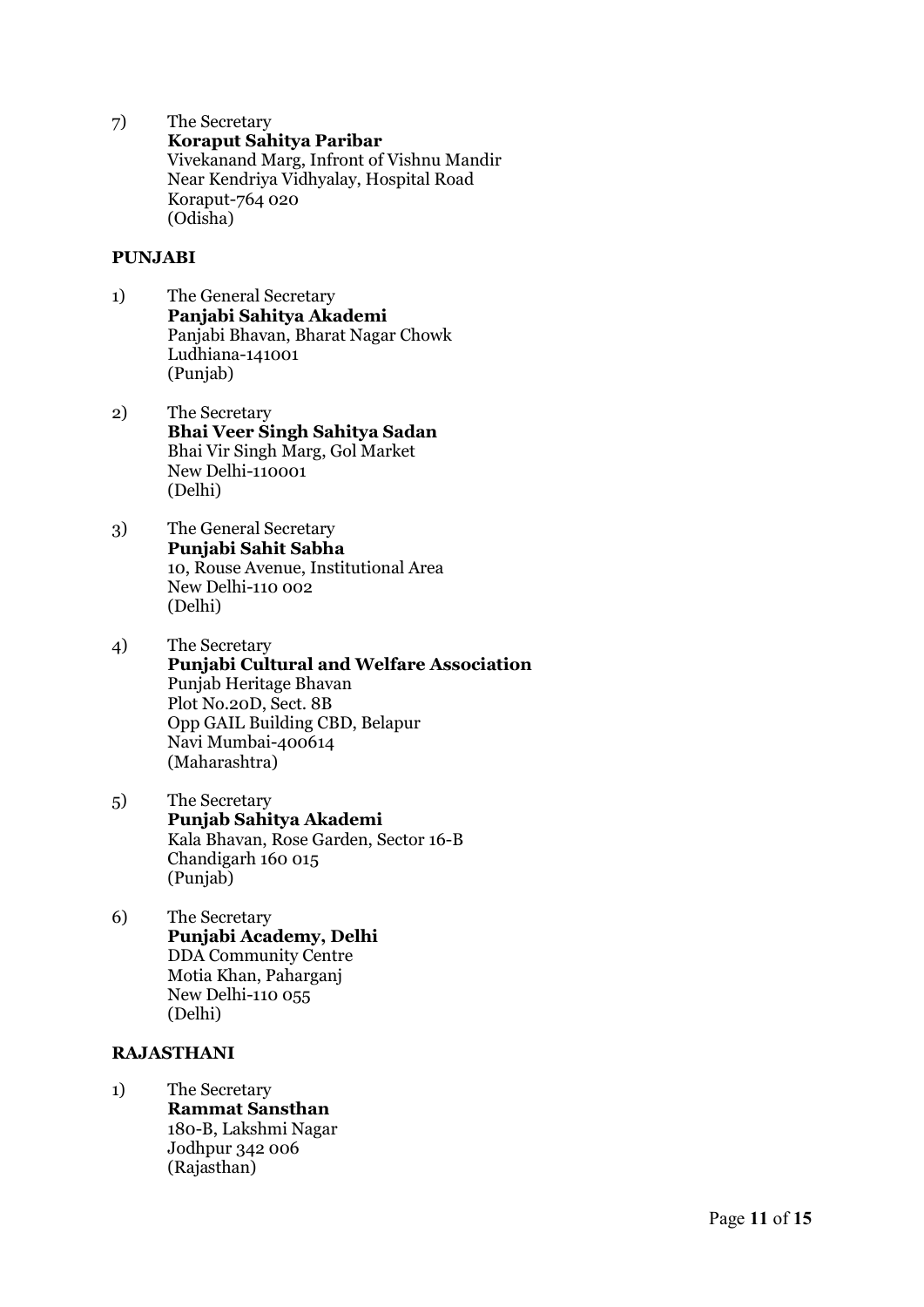- 2) The General Secretary Yugdhara 1 GA 34, Sector 5 Hiran Magari Udaipur 313 002 (Rajasthan)
- 3) The President Charan Sahitya Sodh Sansthan Bhaktidham Mandir Vaishali Nagar Makarwali Marg Ajmer-305 001 (Rajasthan)
- 4) The Founder Rupayan Sansthan Via Pipar City Baronda-342 604 Jodhpur (Rajasthan)
- 5) The Secretary Bharatiya Vidhya Mandir Sodh Sansthan Sri Rattan Bihariji Mandir Bikaner-334 001 (Rajasthan)

#### SANSKRIT

- 1) The Secretary Sanskrit Sahitya Parishat 168/1, Raja Dinendra Street, Kolkata-700004 (West Bengal)
- 2) The Secretary Bhandarkar Oriental Research Institute 812, Shivajinagar Pune-411 004 (Maharashtra)
- 3) The Secretary Surabharati Samiti The Centre of Sanskrit Studies, O.U. Campus Hyderabad 500 007, (Telangana)
- 4) The Director Rajasthan Gramothan Evam Sanskrit Anusandhan Sansthan Baba Shyam Colony, Shahpura, Jaipur-303 103 (Rajasthan)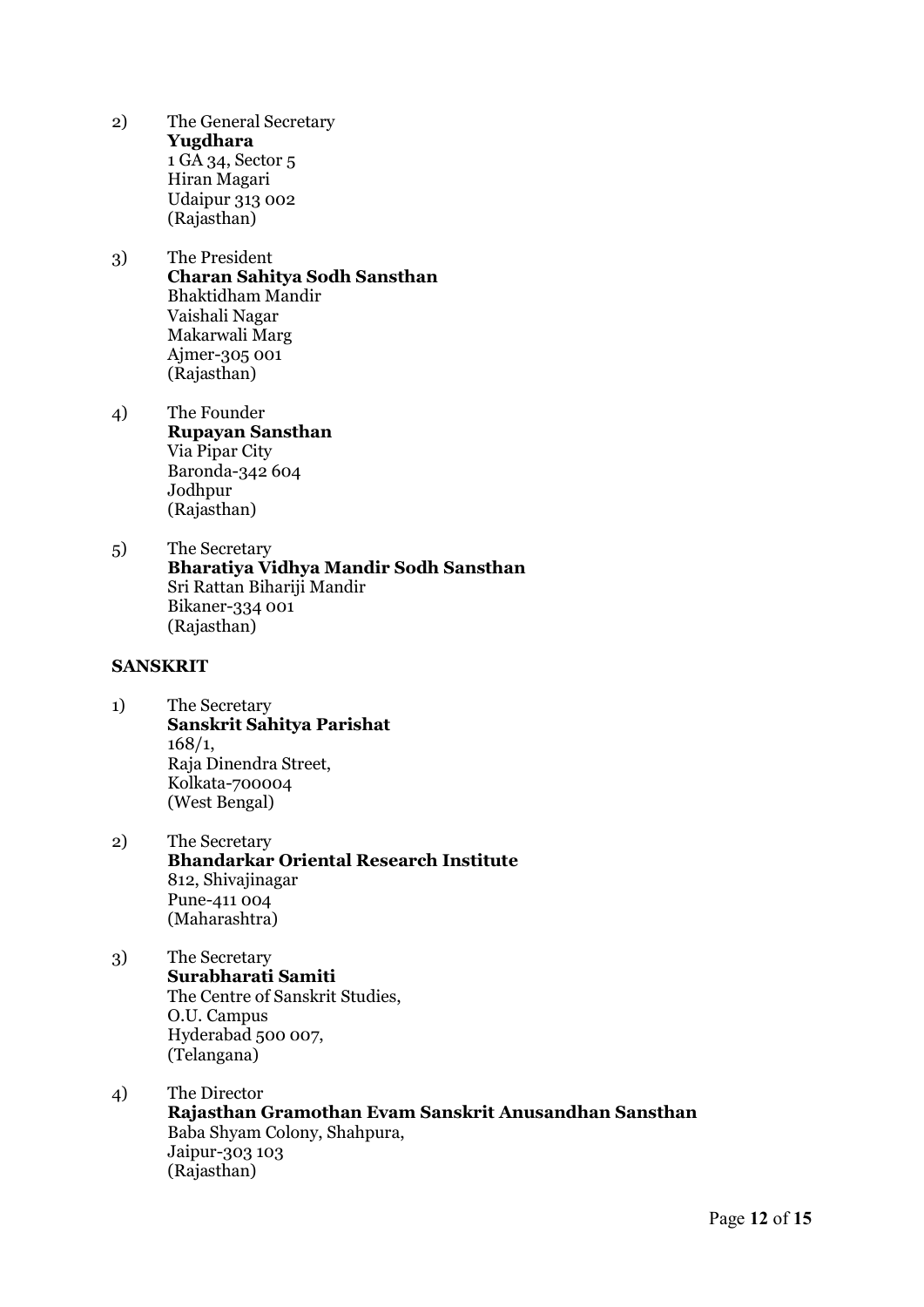- 5) The Director Prof. K.V. Sarma Research Foundation No.32/2 & 4, 2nd Main Road Gandhi Nagar, Adyar (Chennai-600 020)
- 6) The Secretary Bhavitavyam Samstha 3-A, Dongre Layout Shradhanand Pat Nagpur-440 010 (Maharashtra)

## **SANTALI**

- 1) The General Secretary Adibasi Socio-Educational & Cultural Association At./PO: Rairangpur, District: Mayurbhanj Pin Code : 757 043 (Odisha)
- 2) The General Secretary All India Santali Writers' Association Hansda Bakhol, Model School Road Jhargram-721507, Dist.: Paschim Medinipur (West Bengal)
- 3) The General Secretary Jaher Than Committee Dishom Jaher, Karandih Jamshedpur 831 002 (Jharkhand)
- 4) The Secretary Adibasi Socio-Educational & Cultural Association (WB) 14/1, Kundu Lane Bhowanipore, Kolkata-700 025 (West Bengal)

#### SINDHI

- 1) The President Akhil Bharat Sindhi Boli Ain Sahit Sabha A-26, Saket Colony, Adarsh Nagar Jaipur-302004 (Rajasthan)
- 2) The Director Indian Institute of Sindhology New Address: Ward 4-A, P.B. No.10, Adipur Kachchh-370205 (Gujarat)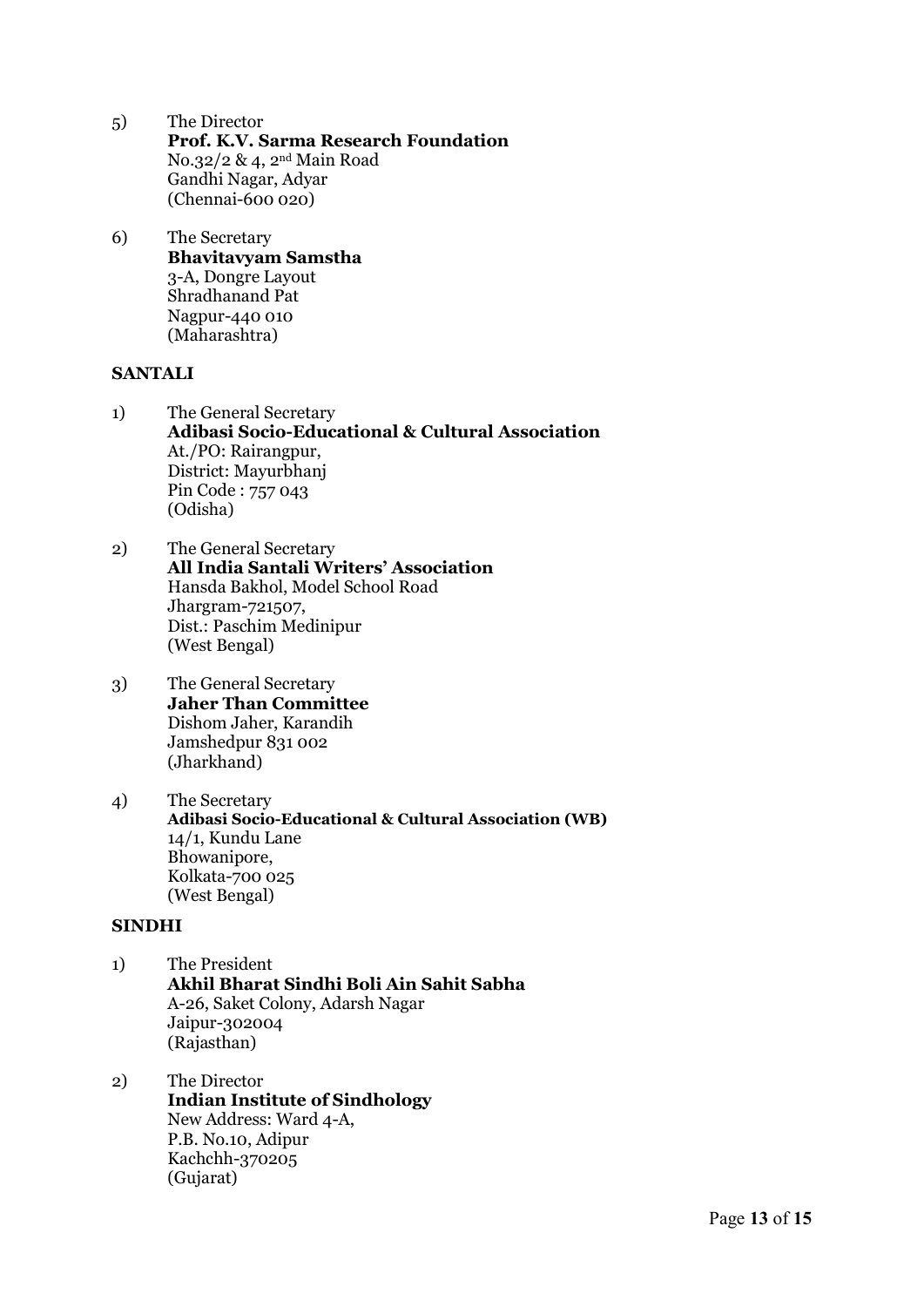3) The President Sindhi Cultural Society 17E/70 Chopasani Housing Board Jodhpur-342 008 (Rajasthan)

## TAMIL

- 1) The Secretary Ilakkiya Chintanai Second Floor, S-1 / S-2 Old No. 5, New No. 9 East Abhiramapuram III Street Alwarpet, Chennai-600018 (Tamil Nadu)
- 2) The Secretary Bharathi Tamil Sangam 93A, Rash Behari Avenue Kolkata-700 026 (West Bengal)
- 3) The Secretary Thiruvananthapuram Tamil Sangam Tamil Sangam Road Killippalam Thiruvananthapuram-695002 (Kerala)
- 4) The Secretary Tamil Ilakkiya Peravai Trust 101, Iranean Street, Opp. Manikavasagar Colony Karur By pass Road. Erode-638002 (Tamil Nadu)

#### **TELUGU**

- 1) The General Secretary Andhra Pradesh Abhyudaya Rachayutala (A.P. Progressive Writers Association) Flat No. 101, Brundavanpark Residency 7 th Lane, S.V.N. Colony Guntur-522 006 (Andhra Pradesh)
- 2) The Secretary Andhra Saraswatha Parishath (Telangana Saraswatha Parishath) Tilak Road Hyderabad-500 001 (Telangana)